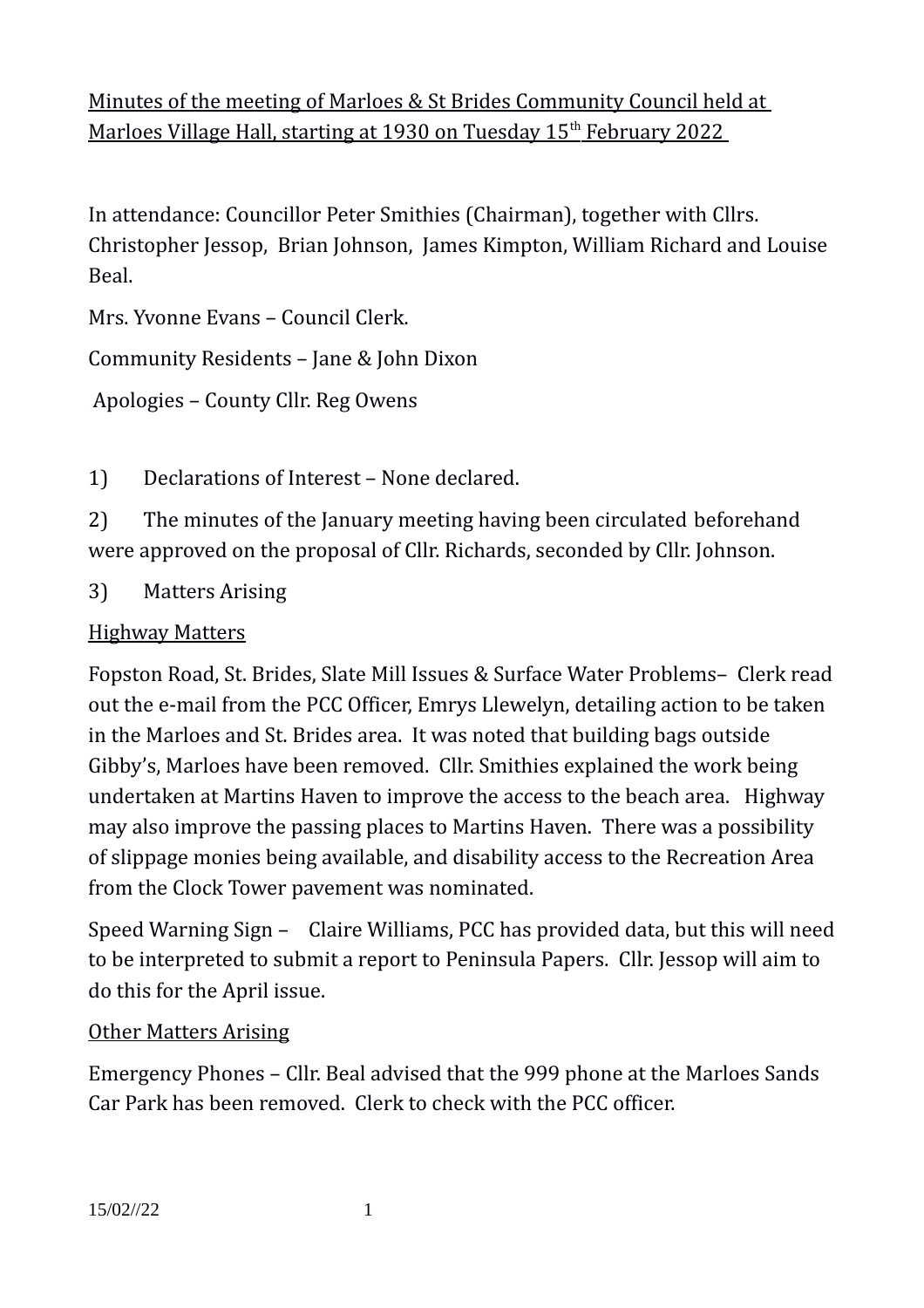Tree Planting - Sewerage Works – Cllr. Jessop and the Clerk had met the Welsh Water Operational Supervisor Neil on the 10 February 2022, and identified two areas for possible planting which would screen off the area, and over time provide a noise barrier for the nearby camping area.

Platinum Jubilee 2022 - Beacon Event. Re bugler /bosun's whistle for the beacon fire: the Clerk had spoken to Hilary Anderson, but the family may be away that weekend. Yet to contact Mike Cottam.

Platinum Jubilee Celebrations– The Clerk referred to an e-mail from Gina Smithies. The Hall Committee will set up a Sub Committee to plan a street style party/celebration on Sunday  $5<sup>th</sup>$  June in the Recreation Area. This was welcomed by members. Noted that the Hall Committee had received grant aid for a marquee to use for this and future occasions. Mark Burton had also received grant support for the purchase of two benches for the Recreation Area. It was agreed that the Council would not purchase commemorative mugs. Noted that stewards may be required for the Beacon Fire and the Sunday celebration.

Wedding Receptions – The Clerk read out an e-mail from Nathan Miles, PCC Environmental Health Officer with regard to outdoor events like wedding receptions. This can be added to the information already received from PCC and PCNP for reference as needed in the future.

Street Lights – Council advised that Mr. Philip Griffiths had reported the street light problems at Gaylane Terrace, Marloes – subsequently repaired.

4. Community Issues

COVID 19 – Wales has now moved to Level 2, and then to Level Zero with all main regulations removed by the end of March if cases continue to fall. Wearing of masks continues to be compulsory in care provision settings and in retail outlets in Wales. The local Shop/PO is now allowing three in the premises at any one time.

Hedgerow Cutting - Complaints had been made to individual Councillors and the Clerk with regard to severe cutting back of the hedge and verge on the C3102 north side from the end of the village towards Martins Haven., approximately half a mile. After discussion, it was agreed that the Clerk write to PCC Highways as the hedges would be in their ownership alongside the road. Cllr. Smithies advised that the hedge cutting near the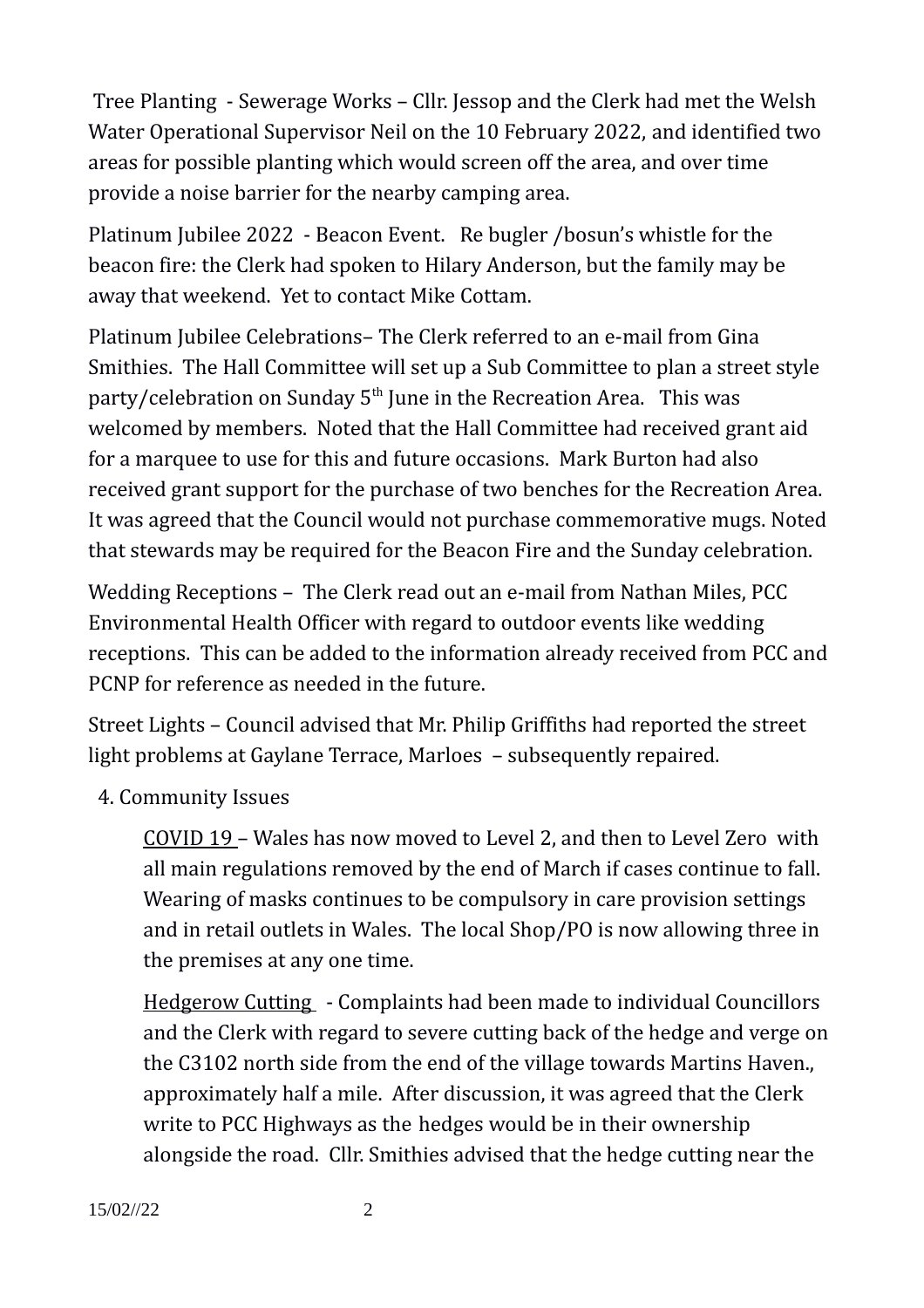Britten Bird Hide had been undertaken in conjunction with Natural Resources Wales (NRW), and is part of improvements to the SSSI, to increase visibility of the birds on Marloes Mere

Village Green, Footpath & Beach matters. Noted that all the beach lifebuoys have been checked, and replaced as necessary recently. Later in the meeting, Cllr. Jessop advised that 11 Portuguese Men of War had been found on Musselwick Beach – unusual at this time of year. Cllr. Kimpton suggested that the authorities should be advised.

Footpath, Little Haven to St. Brides – Cllr. Richards met Vicky Sewell, PCNP Ranger on site. The outcome was, that PCNP are unlikely to take any action until there is an accident.

Beacon Field – Clerk informed the meeting that she had been advised by the owner of the field that dog fouling had been a problem over the winter months. She had agreed to publicise this problem in the April issue of Peninsula Papers.

Recreation Area/Village Hall – See comment above reference disability access to the Recreation Area. The Clerk had provided both organisations with the necessary letters to support grant applications. The Village Hall has now applied for funding for a "Chat Bench" to be located outside the Hall. It was agreed that the Clerk write in support of this application.

National Trust Matters /Car Permits - Arrangements have been made for a session at Marloes Village Hall to be held on Tuesday 1<sup>st</sup> March from 3.30pm to 7pm. to register for 2022 National Trust car parking permits.

St. Brides Aid in Sickness Fund – The Clerk suggested that she continue the administration for this Fund after the  $31<sup>st</sup>$  March, and that Cllr. Richards continue to be main contact with the PCC Officer. Updates can be given to the Community Council later in the year. The Council agreed that the Funds needs to be used within the Community, if families can be persuaded to apply under the existing criteria. It may prove necessary to discuss with PCC broadening the criteria with the Charity Commissioners to reflect present day needs.

Broadway Fibre Optic Installation – Noted that recently poles had been erected in the St. Ishmaels area without prior consultation with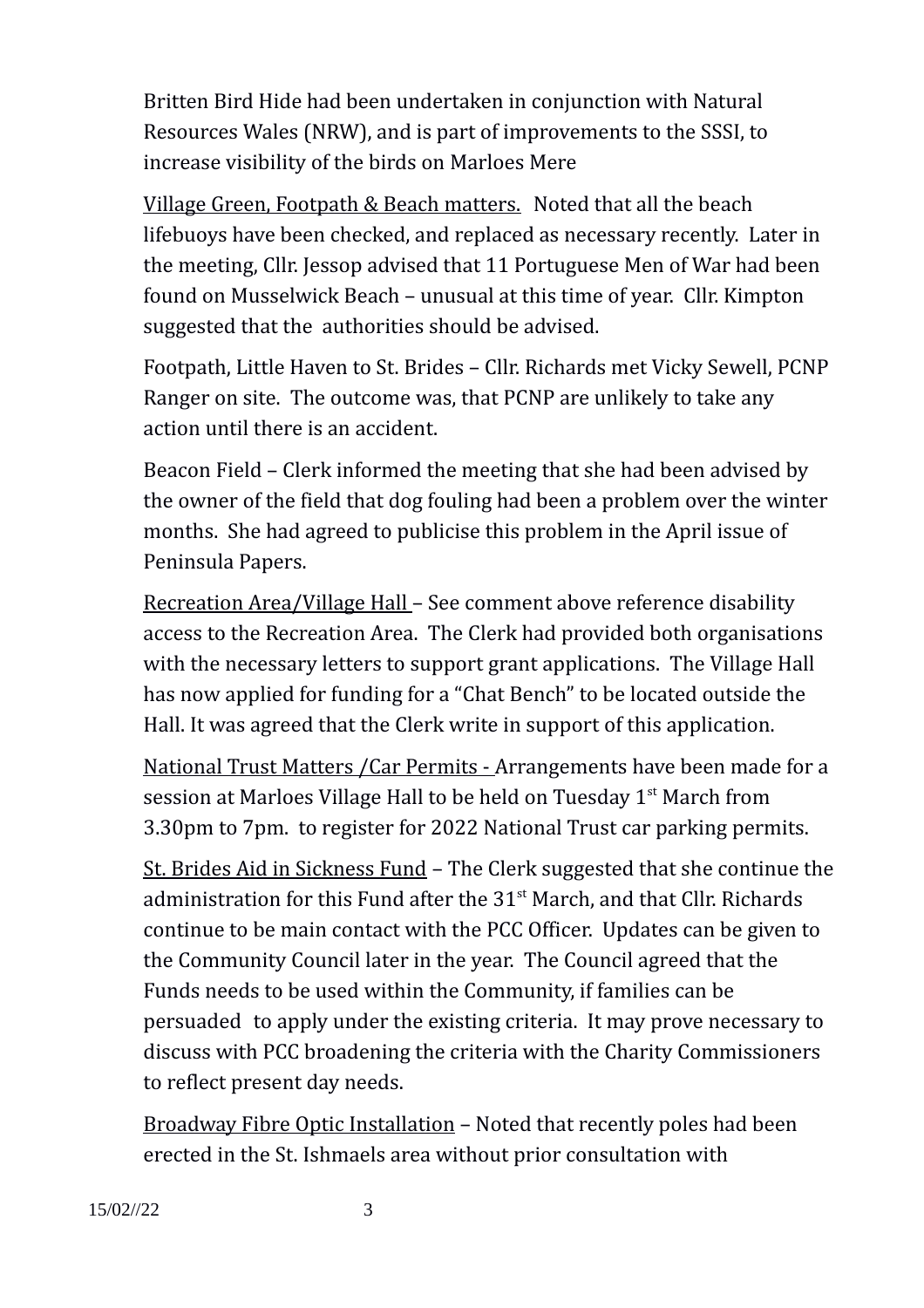landowners or the Community Council. Mrs. Evans advised that she had contacted Nicola Gandy, PCNP to establish what their views were on this matter. Noted that for many years there had been a campaign to underground cables wherever possible. The Clerk will contact Broadway to see what was planned for the Marloes & St. Brides area. See also the report under Dale Community Council in the last issue of Peninsula Papers.

5. Correspondence.

Paul Davies, MS – 2022 Advice Surgery Dates. Received.

Hywel Dda UHB - Building a Healthier Future after Covid-19: summary of Feedback. It was noted that this document does infer the proposed downgrading of the Accident & Emergency Unit at Withybush, as this service would be provided by the planned new hospital in the Narberth/St.Clears area. This would have implications for permanent residents and visitors in this area.

The following were among some of the e-mails received by the Council:

11/01/22 – PCC (Dan Shaw) – January Seminar cancelled.

11/01/22 – PCC (Jenny Capito) – Virtual Event – Democracy at Work.

12/01/22 – Hywel Dda CHC – Passed to Rosemary Royle for website.

17/01/21 – One Voice Wales - News Bulletin included reference to the Local Govt. & Elections (Wales) Act 2021; Community & Town Councils statutory guidance Gov. Wales to respond by 17/03/22; Access Meetings from multiple locations, public participation, Annual Report – to be completed as soon as possible after 31/03/22 and training plan – to be completed by 05/11/22. Circulated to all members for information.

17 &18 /01/22 – PCC / OVW - Outdoor Connections Fund – Passed to Mark Burton re Recreation Area. Village Hall also applied – see details above.

17/01/22 – PCC (Menir Williams) – Additional Community Governor – Coastlands C. P. School. Clerk had established that Mr. Cottam was willing to continue. The meeting agreed that as the Clerk to the Council where the School is based and a Welsh speaker they supported his re-appointment.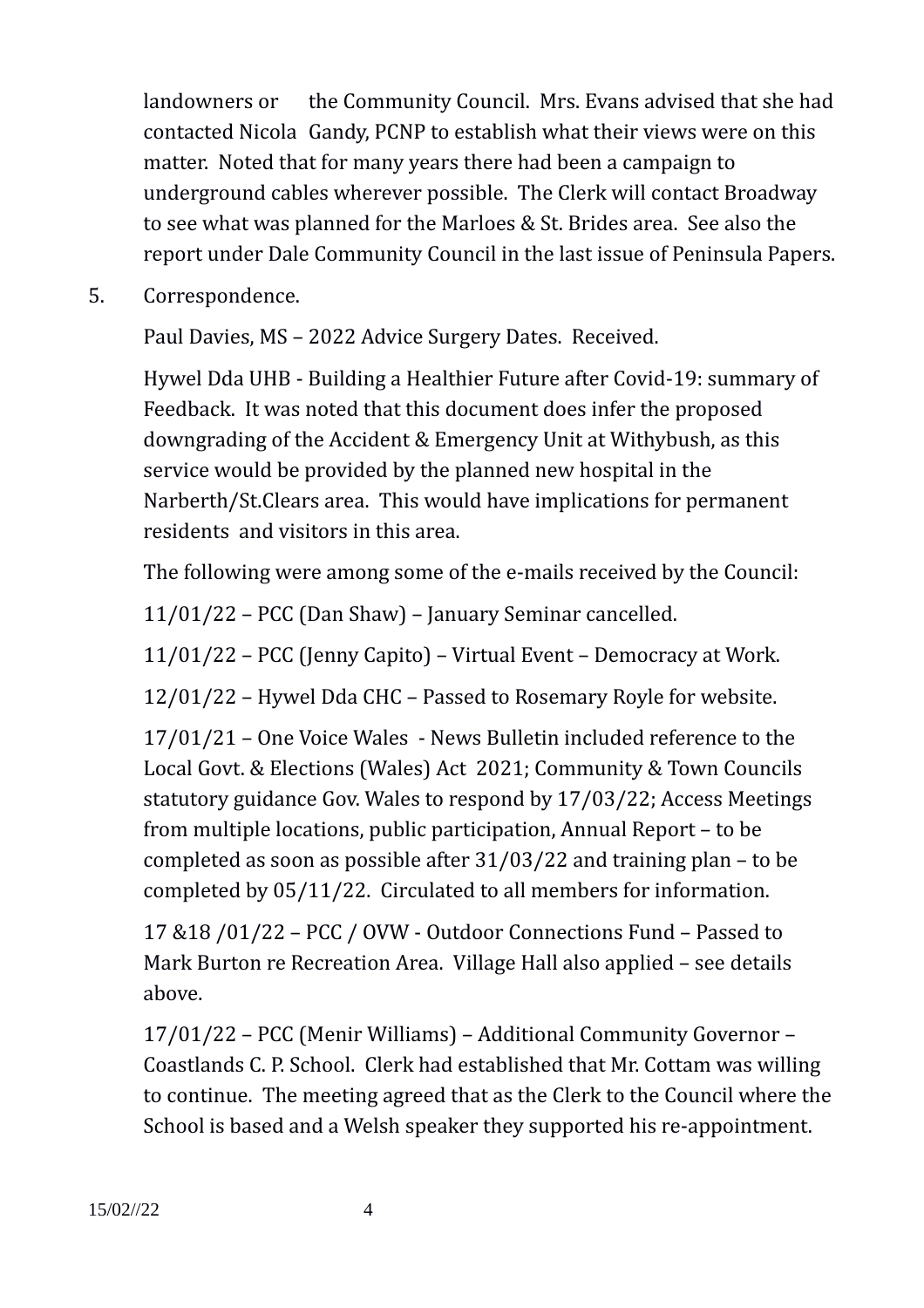- 18/01/22 Paul Davies (Cohesion) Bi-monthly Pride in Pembrokeshire Award - £200. (NB – This is not the local Welsh Govt. MS).
- 19/01/22 – [James@playgroundrepairsltd.co.uk](mailto:James@playgroundrepairsltd.co.uk)  Passed to Mark Burton who will request quote for inspection of play area.
- 21/01/22 OVW Buckingham Palace Garden Parties Circulated to members.

20/01/22 – OVW – Emyr Hugh - [ejohn@onevoicewales.co.uk](mailto:ejohn@onevoicewales.co.uk) . Visit Pembrokeshire & Planed were hosting four virtual sessions on the visitor experience in communities. Clerk had suggested a questionnaire be circulated in the first instance, as each Community had different experiences.

21/01/22 - OVW – Pembs Area Committee – The Clerk provided an oral report on the Zoom meeting of the Committee held on the  $31<sup>st</sup>$  January 2022. Presentations were made by Rachel Carter, OVW "Local Places for Nature Officer", Lee Hind, Pembrokeshire Community Hub manager and from Emyr John recently appointed as Project Officer – Town & Community Councils. Minutes of the meeting will be sent out in due course.

- 28/01/22 & 10/02/22 OVW Rising Awareness Promotional Videos Reference Town & Community elections.
- 02/02/22 & 15/02/22 OVW Welsh Govt. Apprenticeship Schemes Forwarded to Cllr. Beal to pass on to possible candidates.
- 02/02/22 PCC (Sarah Hagin) –Funding for "Happy to Chat" Benches Marloes Village Hall applying for one. Noted.
- 03/02/22 OVW Nature Forum Topic Tree Planting/Orchards.
- 7/02/22 PCC (Kim Puhl) Two "Teams" sessions on Community Council election procedure. Clerk will attend one session.
- 08/02/22 OVW Welsh Water's Draft Water Resources Management Plan – passed to Cllr. Jessop.
- 09/02/22 OVW Report on Section 47 Multi Location Meetings.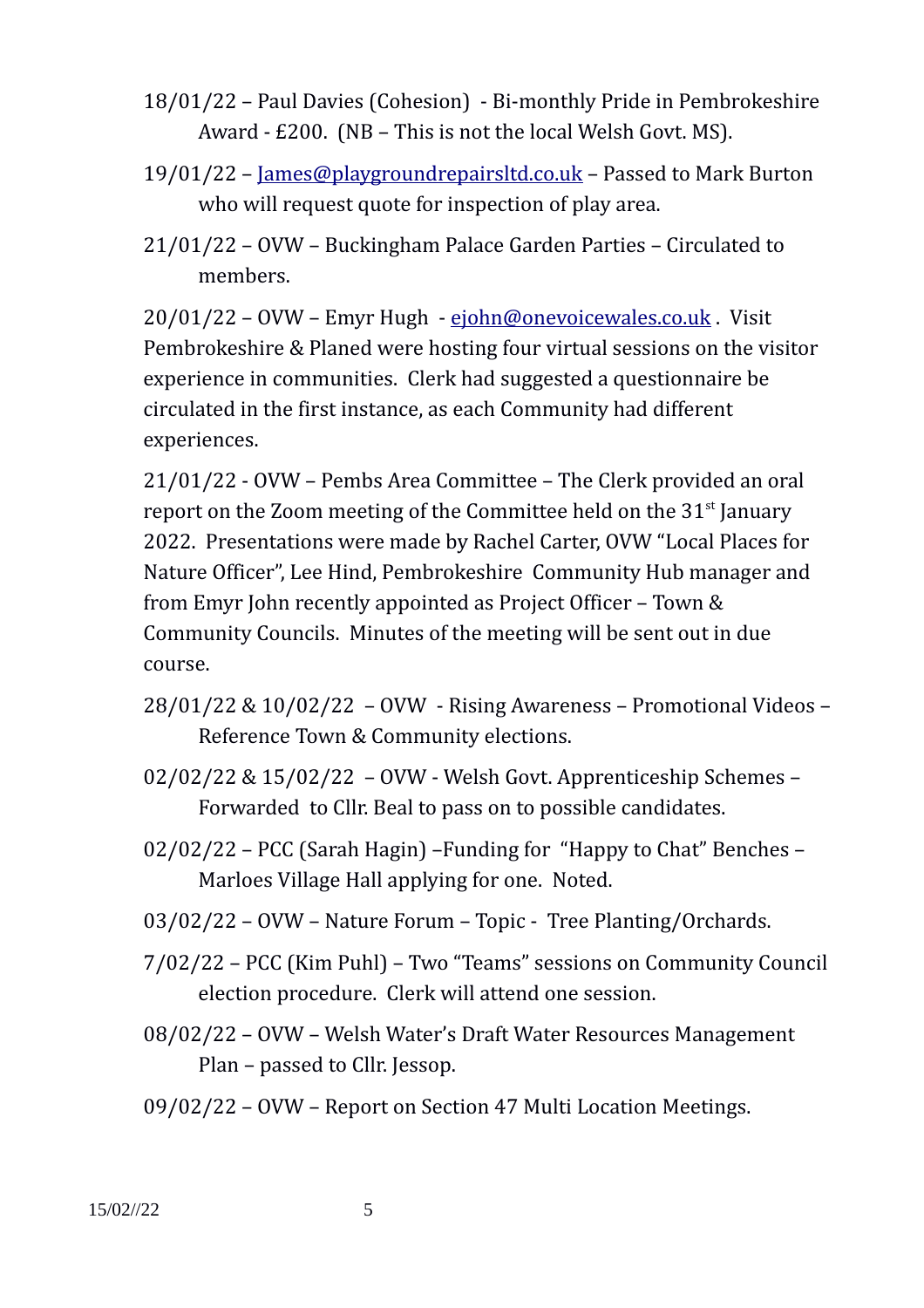- 10/02/22 OVW (Rachel Carter) Swifts Passed to Rosemary Royle for website. Noted the Village Hall has swift boxes fitted.
- 11/02/22 OVW Nature & Us Consultation being launched.
- $14/02/22$  Long Course Weekend  $2<sup>nd</sup>$  &3rd July 2022 held almost entirely in South Pembrokeshire. Road closures involved.

Other e-mails received were noted separately by the Clerk.

## *6.* Planning

- a) NP/21/0177/FUL 7, Green Meadow Close Revised proposal, Site Plan & proposed side elevation drawing. Noted that the PCNP Monitoring Officer had acknowledged letter of complaint.
- b) Ty Gwyn Notification of Appeal by the Applicant Cllr. Jessop outlined a summary of the outcome.
- c) Joint( PCC/PCNP) SPG on the Cumulative Impact of Wind Turbines Hard copy passed to Cllr. Jessop.
- d) Planning Applications/Determinations Clerk advised that she is checking these regularly for any that many feature in this community. Noted that two planning conditions for Musselwick Gate had been discharged.
- e) NP/21/0811/FUL Conversion of farm outbuildings to new dwelling Little Marloes Farm. Noted that this application, if approved will be developed instead of the one for holiday accommodation. After considering the application, Members agreed that the Clerk write as follows – to object to the establishment of a further dwelling on this site as presented in this application because

- nothing stops it being used as holiday let or second home;

- nothing stops it being sold off separately from the existing dwelling., and asking that a covenant is attached if consent was to be granted.

f) Lower Ripperston Farm, St. Brides – Pre-Planning Enquiry from the agent Geraint John Planning. Clerk had queried with PCNP a reference to a Planning Number and was advised that this is a major planning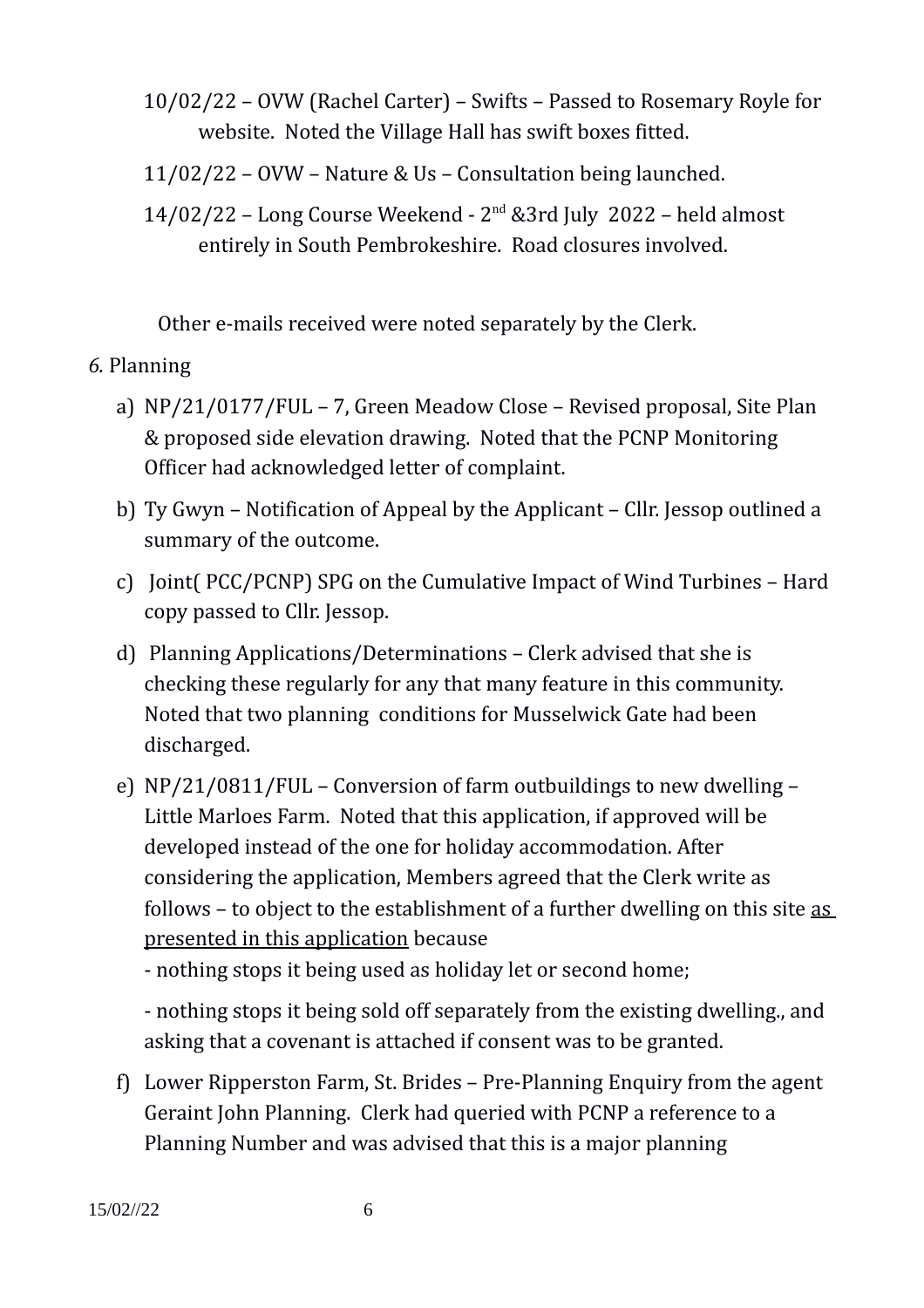application (due to the size of the site, which is over 1 hectare and the floor area created, which is over 1000 square metres) and that it therefore requires pre-application consultation by the applicant in order for it to be a valid application. Members agreed that in the number of documents submitted it was the largest development received by this Council.

After discussion, members were agreed that they would respond to the Pre-planning enquiry as follows – to seek the retention of the existing two dwellings as this type of accommodation is needed in the area; to query the location of the farm enterprise if no longer at this location; and to request that a Traffic Impact Survey is undertaken. The agent to be told that these are not objections but points seeking clarification, and this Community Council reserves any formal response to the stage when a planning application is received from PCNP.

- g) Slate Mill Farm New Access The Clerk advised that an application had been received some time ago. She would provide the application number so members can check details.
- h) Shearwater Noted that overgrowth had been cut back from Skokholm Back bank.
- *7.* Financial Matters
	- a) Audit Update No information has been received again this month from the Wales Audit Office as to when the audit process will be completed.
	- b) OVW E-Mail 02/02/22 Audit Wales Fee Scheme 2021/22 See levels for Limited Procedure and for Transaction Audits.
	- c) Clerk's Salary 2021/22 The payment of £850 was approved on the proposal of Cllr. Richards, seconded by Cllr. Kimpton.
	- d) Lloyds Bank Treasurer's Account Closing Balance of £4,332.56 (09/02/22).
	- e) Financial Appeals Wales Air Ambulance Charity and Paul Sartori.
- 8. Clock Tower The Clerk advised that recently the Church Tower and Bell was inspected by the Diocesan Inspector and he expressed an interest in the